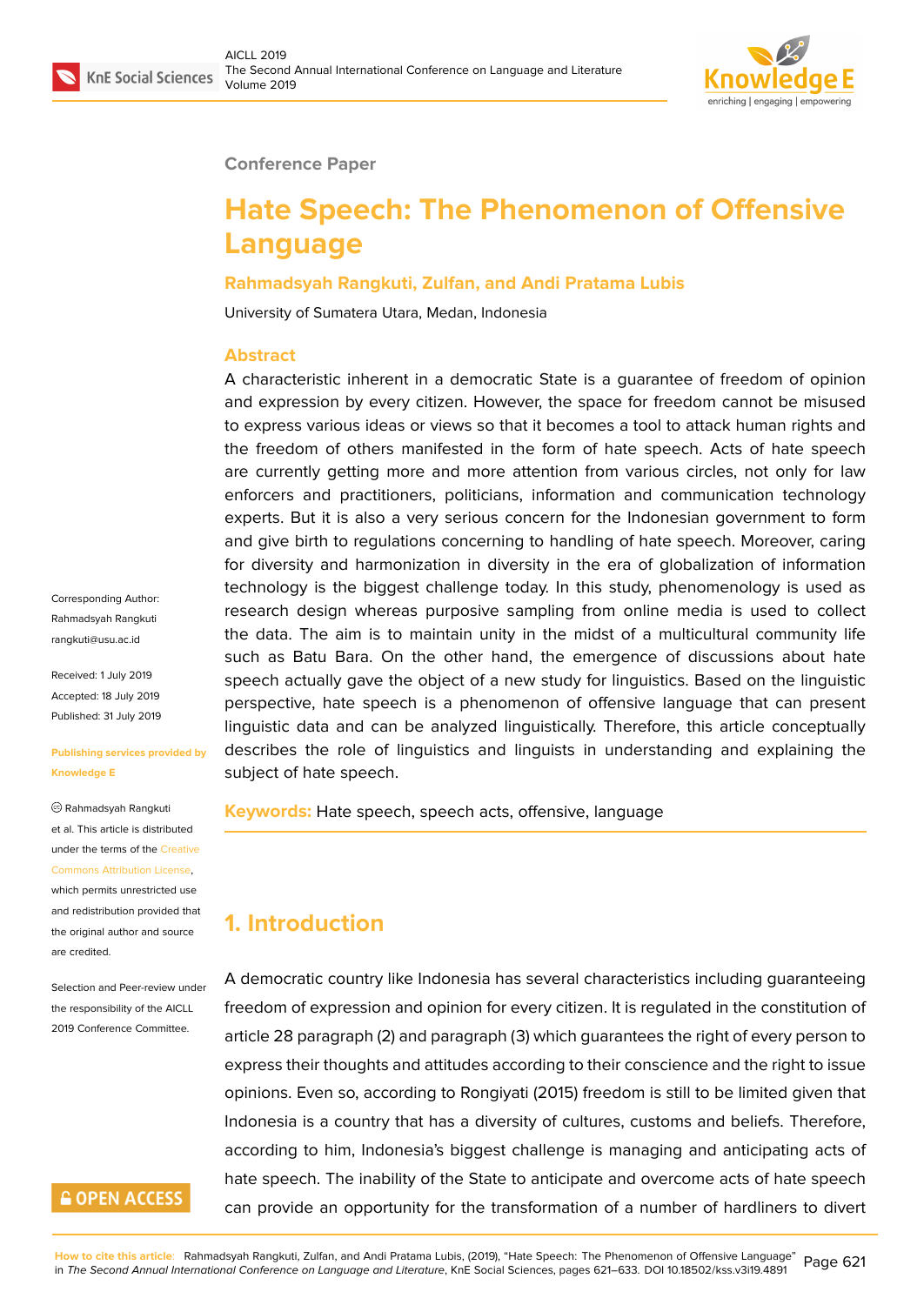

the arena of struggle from "war with firearms" to "war with words" (Ahnaf and Suhadi, 2015).

Hate speeches do not only occur in Indonesia, according to Sihombing, et al (2012) the act of utterance of hatred and blasphemy of religion also occurs in various European countries, Jordan, Egypt and Pakistan (read also Goldberg, 2015; Townsend; 2014; Ezeibe and Ikeanyibe; Imparsial, 2017). Even quoting Teja (2017), case of hate speech also occurred in India and the United Arab Emirates.

UNESCO as a United Nations (UN) organization defines hate speech (Gagliardon, 2015), as a message of hatred that reflects an expression of incitement to harm (specifically discrimination, hostility and violence) against certain social or demographic groups, such as defending, threatening words, or encouraging acts of violence. This definition is sometimes extended to expressions that foster a climate of prejudice and intolerance that is assumed to fuel discrimination, hostility and attacks. In addition, citing the definition given by the Council of Europe (Weber, 2009), that hate speech includes all forms of expression that are spread to incite, promote or justify racial hatred, xenophobia, anti-Semitism, or other forms of hatred rooted in intolerance, including intolerance expressed nationalism and aggressive ethnocentrism, discrimination and hostility towards minorities and immigrants. In fact, in general language, the definition of hate speech tends to expand, sometimes even including words that insult the government or the individual. Especially at crucial times, such as during elections, hate speeches are vulnerable to manipulation. Politicians attack each other by spreading hate speech to seize and maintain power (Santoso, 2016; 88).

An interesting thing about this hate speech is that there is currently no definition of hate speech that is universally acceptable (Weber, 2015: 3). In Indonesia, there are at least two institutions that can be referred to understand the definition of hate speech. First, referring to Kaplori (Head of Indonesian Police Department) Circular Letter Number: SE / 6 / X / 2015 concerning hate speech that what is meant by hate speech is the whole act of being insulting, defaming, blasphemous, unpleasant actions, provoking, inciting or spreading false news (see also Mangantibe, 2016). Based on Head of Indonesian Police Department (Kapolri) circular letter Number: SE / 6 / X / 2015 concerning acts of spreading hate speech can be done through various media, including: 1. Speeches on campaign activities, 2. Banner, 3. Social media networks, 4. Public opinion (demonstration), 5. Religious discourses, 6. Print and electronic mass media,7. Pamphlets.

Second, the definition proposed by the Commission on Human Rights of the Republic of Indonesia that what is meant by hate speech is all actions and efforts, both directly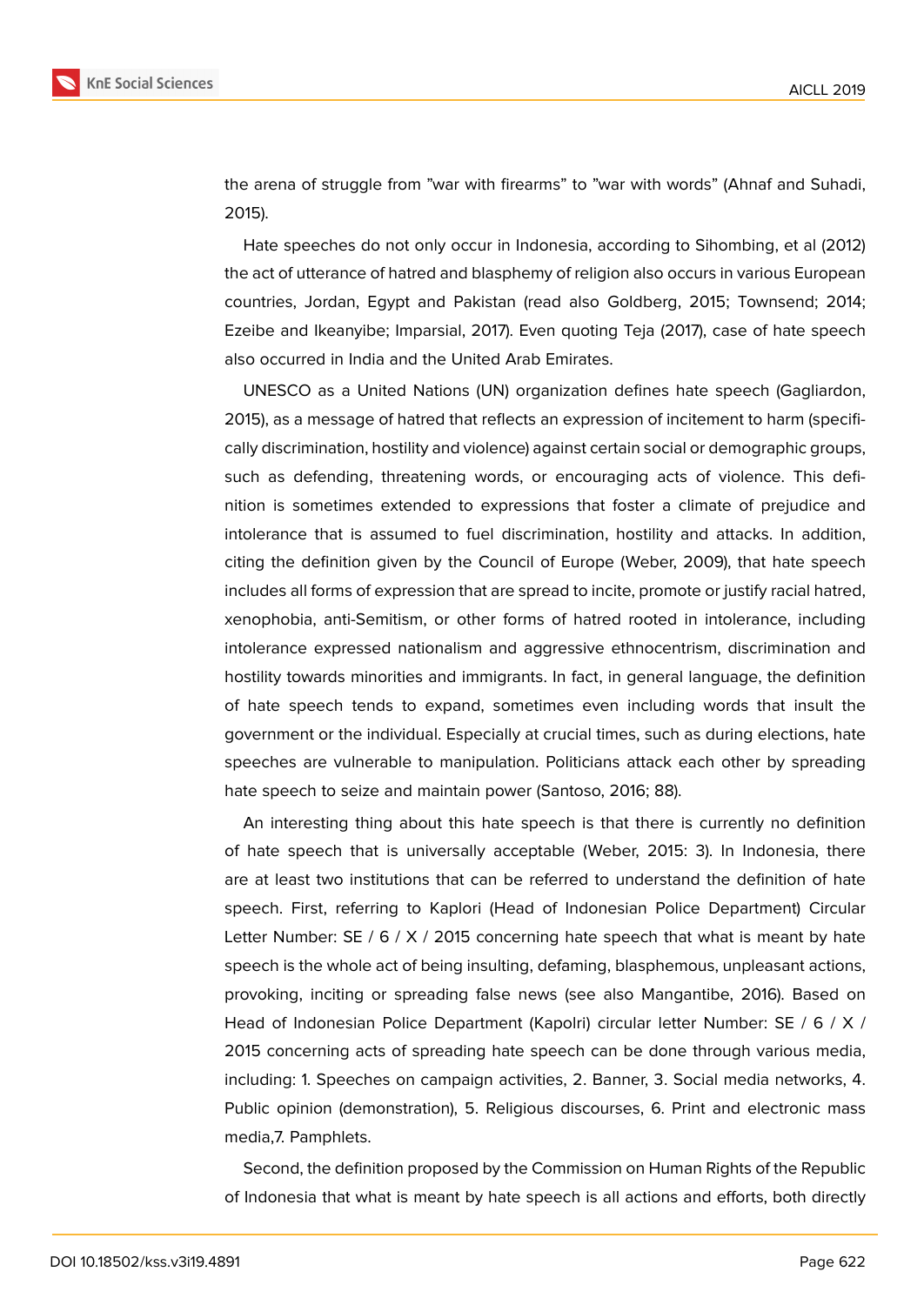

and indirectly based on hatred on the basis of ethnicity, religion, beliefs, race, class, skin color, ethnicity, gender, people with disabilities, and sexual orientation which are incitement to individuals and groups that may result in discrimination, violence, loss of life and / or social conflict occur through various means (Komnas HAM, 2016).

The absence of universally acceptable definitions proves that cases of hate speech have a serious impact, and the practice is difficult to identify. The difficulty of identifying acts of hate speech is that the utterance of hatred does not always manifest through expressions of hatred or emotion. Speeches of hatred are often implied in statements that are considered normal even if observed, there are points that are considered hate speeches, especially for victims or targets of this action.

In a report on the results of a crime seminar conducted by the United States Holocaust Memorial Museum in 2009, entitled "Hate Speech and Group-Targeted Violence; The Role of Speech in Violent Conflicts "proposes a suggestion to consider the "speech context" in interpreting a case of hate speech. According to the report, it is very important to consider who delivered the hate speech, the intent of the statement, and to whom the statement was delivered. This is important because hate speech as a language includes inciting, insulting, vilifying, and a call to violence that targets certain individuals or groups.

Specifically, related to the "context" mentioned above, Gagliardone (2014) proposes that in order to analyze hate speech, we can use a critical discourse analysis approach that emphasizes the role of the social context in the analysis of a text. For him, utterances of hatred are texts that always relate to context. For example, in political speech, it is not uncommon for politicians to show their power by discriminating against certain ethnicities and races. So that through the text of his speech, politicians may hide certain agendas, interests and ideologies.

The same thing was expressed by Özarslan (2014) who stated that the speech act theory can be applied in analyzing hate speech. According to him, the concept of speech act stated by Austin (1962) that when someone says something, he also does something, including doing acts of hate speech, always bound by social and cultural contexts. Such application is referred to as "hate speech act" (compare with Virginia and Olenrewaju, 2017). Based on the opinions of Gagliardone (2014) and Özarslan (2014) above, this article attempts to describe the role of critical discourse analysis and speech act theory in analyzing hate speech as linguistic phenomena.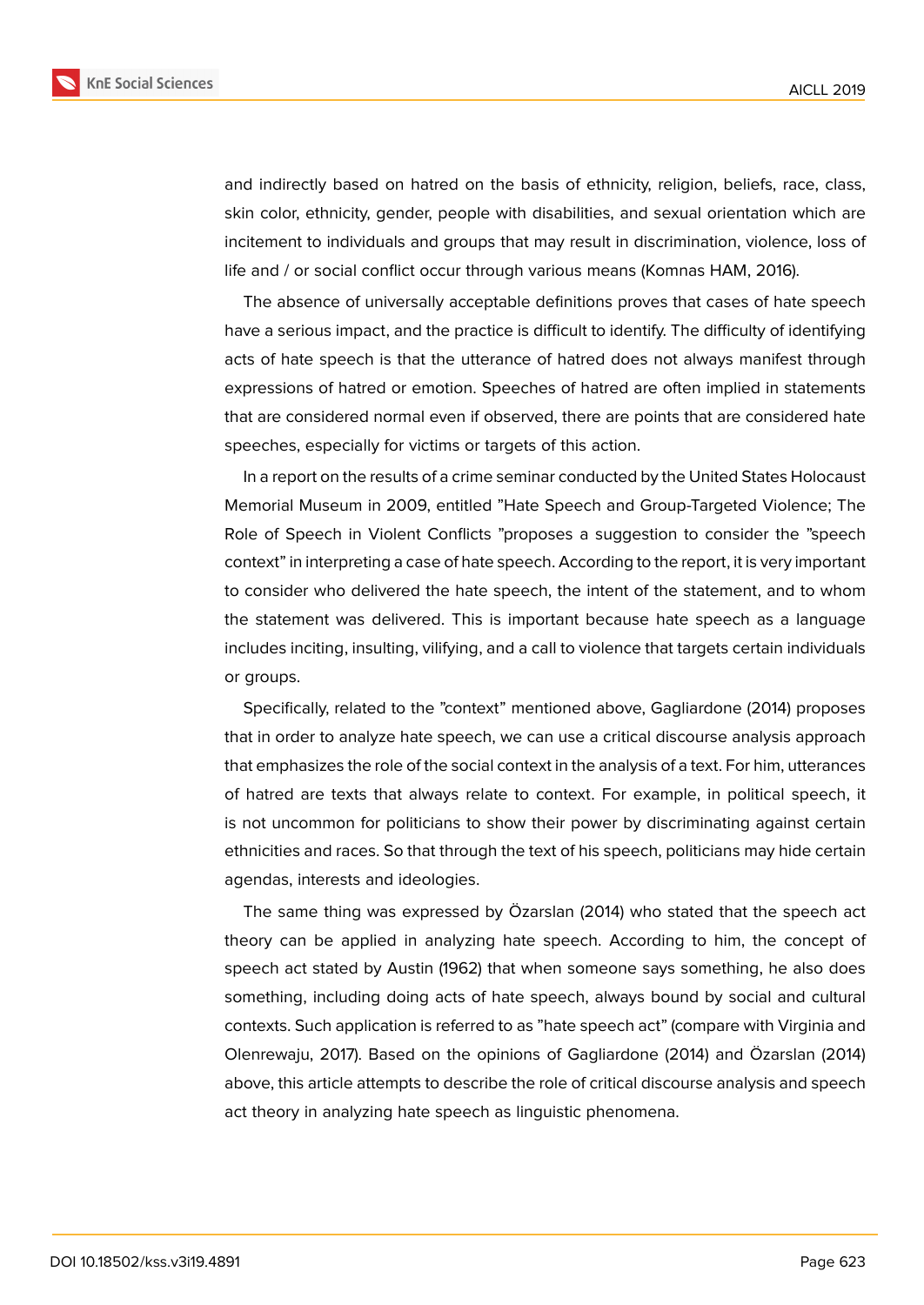

#### **2. Literature Review**

It has been stated above that hate speech can be interpreted as words, behaviors, and writings carried out by individuals or groups in the form of provocation, incitement or insult to other individuals or groups. Hate speech usually touches many aspects ranging from race, color, ethnicity, gender, disability, sexual orientation, citizenship, to religion and others (Teja, 2017). Moving on from this kind of understanding, it can be said that all expressions of hate speech are realized through both verbal and nonverbal language that aims to discriminate, intimidate, dominate and create hostility and violence.

In harmony with the above, language is a reflection of its users. In other words, language reflects a person's personality, even a mirror of the personality and of a national culture. Experts argue that language has various functions including transactional and interactional functions (see Siregar, 2011: 137). According to him, transaction function is a function of language to express the statement which includes the disclosure of ideas, thoughts, feelings, desires and attitudes and factual information. Interactional function of language is the use of language to create and maintain certain social relations that are aimed at building the success of interpersonal relationships, both in the context of the group and the context between groups in a particular society.

In everyday life people use language to do something or influence others to do something which is commonly known as the speech act (compare with others, Tarigan, 1990: 145; Griffiths, 2006: 148; Brasdefer, 2014: 323;). In the context of community life that upholds the meaning of diversity, of course the use of language is always intended to keep social relations more harmonious, peaceful and tolerant. Language can also reflect violence. Not physical violence but verbal violence that tends to represent power (read, Baryadi, 2012). Furthermore, Baryadi (2012) suggests that verbal violence or language violence is violence that uses language, namely violence that uses words, sentences and other language elements.

As a social action, the speech act is also the act of the speaker positioning himself in social relations with the speech partner, whether equal, higher or lower. Therefore a speech can contain different intentions when used in different contexts. Based on its suitability with social objectives, Leech (1993) distinguishes speech acts into four types, namely (1) conflictive speech acts, (2) competitive speech acts, (3) collaborative speech acts, (4) convivial speech acts. In this case, the social purpose of speaking is to create a harmonious relationship between speakers and partners. Based on the distinction of the four types of speech acts, the conflictive speech acts tend to lead to acts of hate speech (check Baryadi, 2012). So that it can be said that hate speech can be acts of language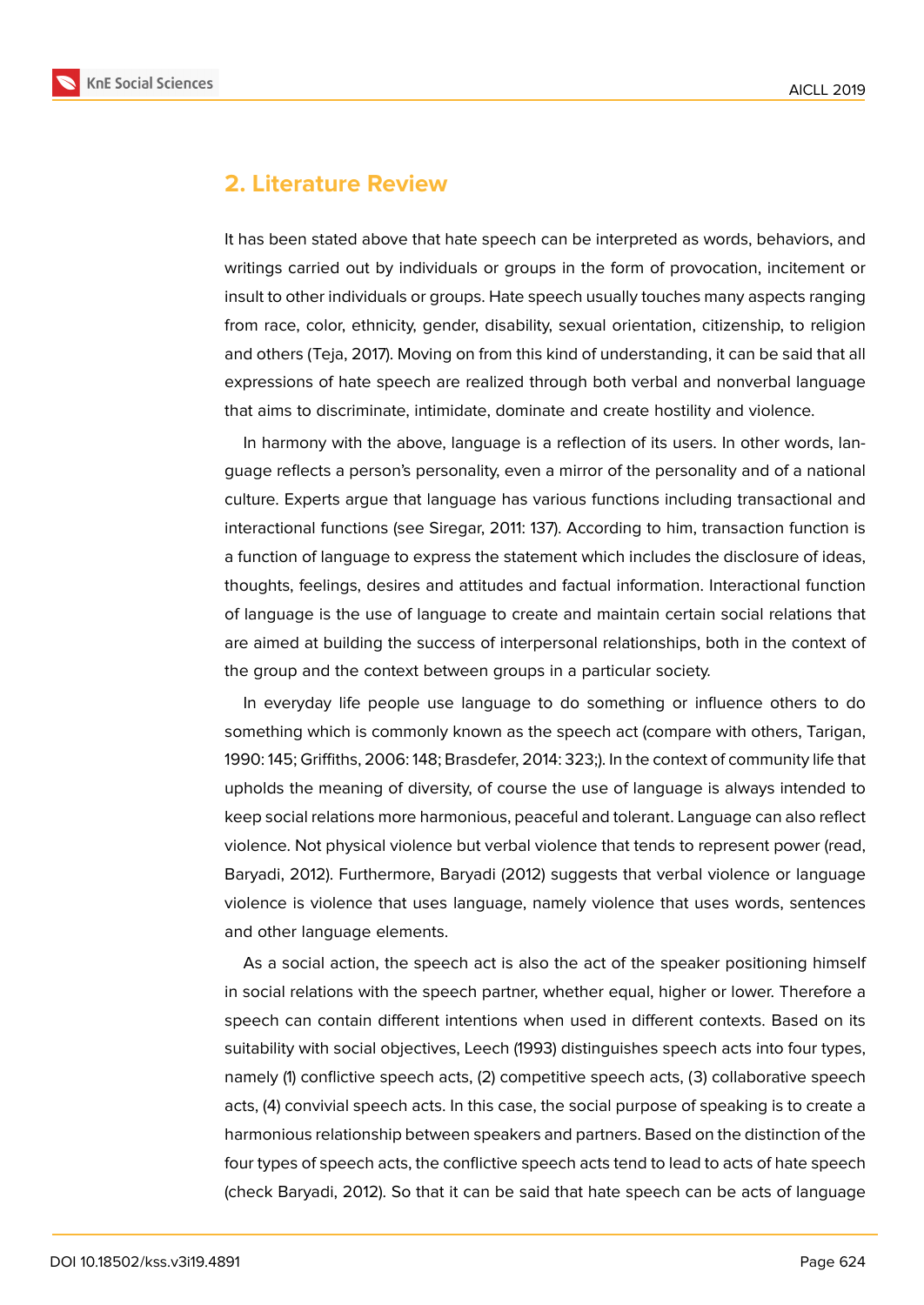

violence or vice versa that acts of language violence can be acts of hate speech. The reason is that conflictive speech acts as proposed by Leech (1993) are speeches that can cause hostility, social conflict and physical violence, for example threatening, accusing, railing, mocking, yelling, rebuking, challenging, swearing, inciting, vilifying, insulting, cursing, belittling, criticizing, and urging (read Baryadi, 2012: 32).

#### **2.1. Context and hate speech**

It has been mentioned above, that to analyze hate speech, we can use critical discourse analysis and speech act theory, because both consider the context in analyzing linguistic data. Therefore in this section we will describe the context in understanding acts of hate speech based on a critical discourse analysis approach and speech act theory.

Citing Eriyanto (2001) who states that critical discourse analysis considers the context of discourse, such as background, situation, events, and conditions. The discourse is seen as being produced, understood, and analyzed in a particular context. Following Guy and Cook, discourse analysis also examines the context of communication: who communicates with whom and why; in what kind of audience and situation; through what medium; how the different types of communication develop, and relationships for each party. The starting point of discourse analysis is, language cannot be understood as an internal mechanism of linguistics alone, not an object isolated in a closed space. Language is understood in the overall context. Guy and Cook say there are three pivotal things in the notion of discourse: text, context, and discourse. Text is all forms of language, not only the words printed on the sheet, but also all kinds of expressions of communication, speech, music, pictures, sound effects, images and so on. Context includes all situations and things that are outside the text and affect the use of language, such as participants in language, situations in which the text is produced, functions intended, and so on. The discourse here is then interpreted as text and context together. The focus of discourse analysis is to describe text and context together in a communication process. Here, it is needed not only the process of cognition in the general sense, but also the specific description of the culture carried. The study of language, includes context, because language is always in context, and there is no action for communication without participants, inter text, situations, and so on.

Discourse is not considered as a constant area, occurs anywhere and anytime, in any situation. Discourse is formed and must be interpreted in special conditions and situations. Critical discourse defines text and conversation in certain situations, discourse is in certain social situations. However, not all contexts are included in the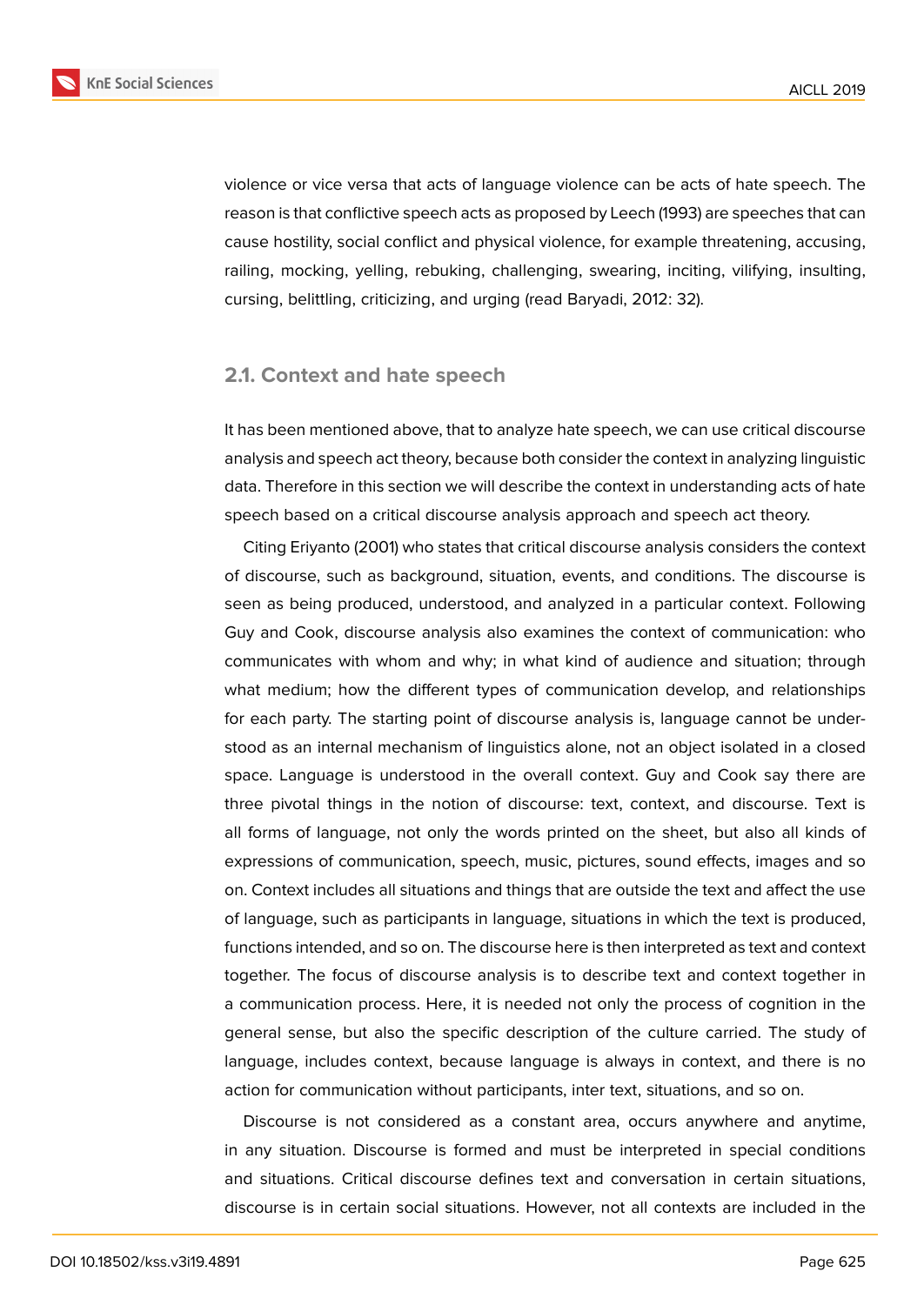

analysis, only those that are relevant and in many ways influence the production and interpretation of the text included in the analysis. There are several important contexts because they influence the production of discourse. First, discourse participants who produce discourse. Gender, age, education, social class, ethnicity, religion, are in many respects relevant in describing discourse. For example, someone speaks in a certain domains because he is male, or because he is educated. Second, social settings, such as place, time, position of speaker and listener or physical environment are contexts that are useful for understanding a discourse. For example, the conversation at the college is different from on the road, the conversation in the office is different from the conversation in the canteen. Settings, such as those that are private or public, in a formal or informal setting, or in certain spaces provide certain discourses. Speaking in a courtroom is different from talking in the marketplace, or talking at home is different from talking in a classroom, because social situations and rules that surround it are different, causing communication participants to adjust to the context. Therefore,

social environment. Another language study that considers context is the study of speech acts. Speech acts are part of the pragmatic study. Pragmatics as a branch of linguistics studies the structure of language externally or how the linguistic unit is used in communication. Wijana and Rohmadi, (2010: 4) say that pragmatics is a branch of linguistics that examines the meanings of lingual units, externally. The pragmatic meaning examines context-bound meanings. Here the context is understood as background knowledge that is shared by speakers, so that speakers understand what is meant by their counter parts (see Leech, 1983: 13; Akmajian et al, 2001: 388; Cutting, 2002: 5; Cruse, 2006: 35; Kridalaksana, 2008, 134; Holmes & Stubbe, 2015: 9). But to Cutting (2002: 52) that the context correlates with differences in status, age, gender, education, social class, position, and ethnicity.

discourse must be understood and interpreted from the conditions and the underlying

The speech act was first delivered by John L. Austin in his work entitled "How To Do Things With Words". According to him (1962: 94) when someone said something, he also did something. That what he calls speech act. At least according to Austin (1962: 94-101) there are three types of speech acts, namely locution, illocutionary and perlocution.

Locutions are the act of saying something (1962: 94). For him locutionary acts are at the basic level of speech acts, to understand them we need to understand phonology, syntax and semantics. In other words, it can be said that locution is the basic meaning or reference of the speech. For example, the following utterance (1):

1. Someone won two gold medals. (Griffiths, 2006: 15)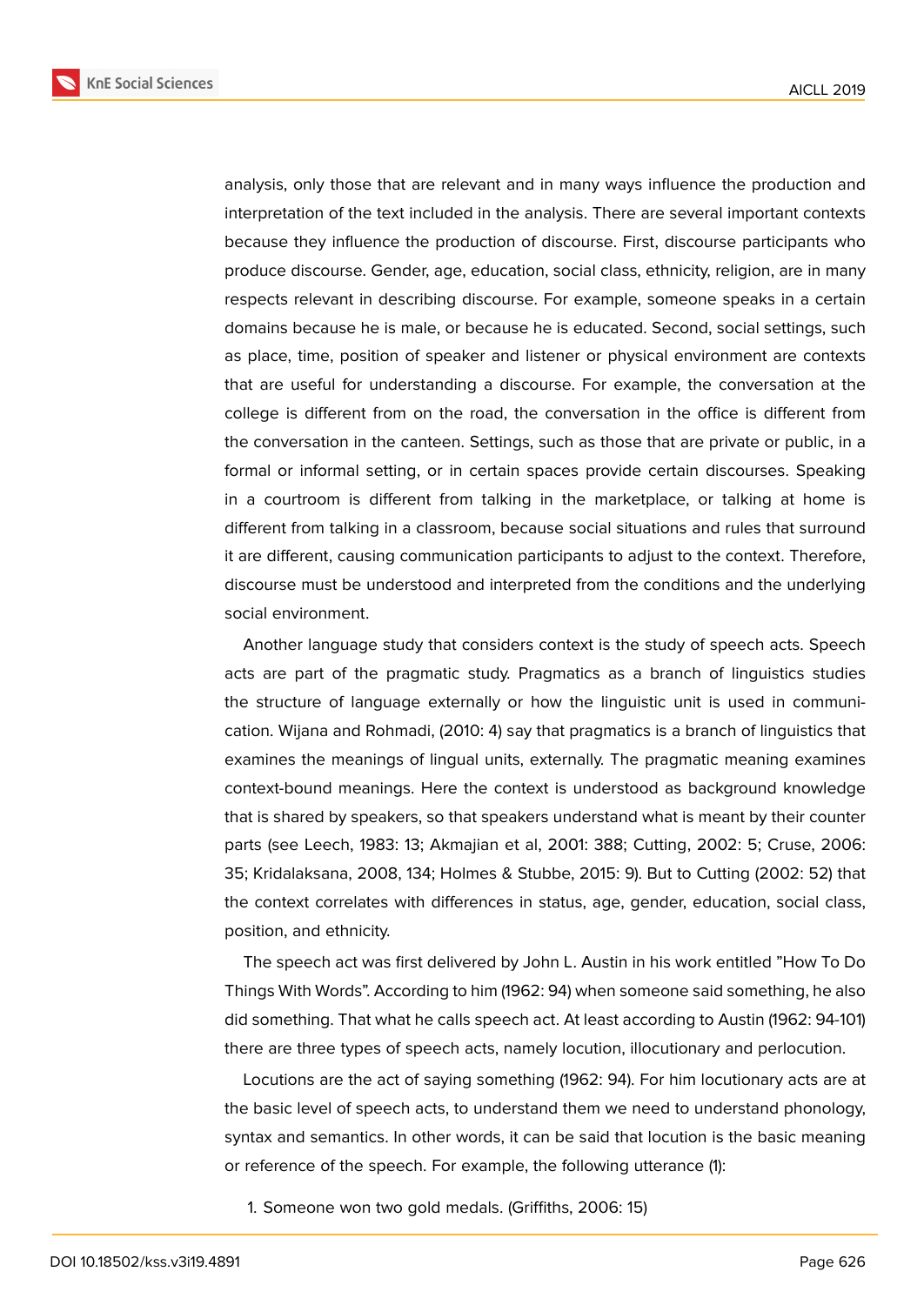

Example (1) can be interpreted only as a statement that someone has won two medals. In this utterance the speaker does not have any intended meaning solely just to inform something without any intention to do something.

Ilocutionary speech acts are doing an action in saying something (the act in saying something) (1962: 99). Illocutionary force is a propositional content in illocutionary speech acts. For example, utterance (1) can have different propositions in certain contexts. To prove this, utterance (1) is abbreviated to be 'sw2gm' (Griffiths, 2006: 15).

- 1. "Someone won two gold medals" is a statement by the speaker expressing the commitment on the assumption that the speaker is not at all and does not yet know that "sw2gm".
- 2. "Who won two gold medals?" is a question that intends to ask for the identity of "sw2gm" that you want to know.
- 3. "Who won two gold medals?" is a compliment made by the winner's mother. With that utterance the mother gives the opportunity to "sw2gm" say "I did"
- 4. "Who won two gold medals?" is a speech that expresses the pride of "sw2gm" in front of the audience.
- 5. "Be the one who wins two gold medals!" is a command by a coach to the athletes to become "sw2gm".

Based on the five illustrations above, it can be seen that the power of the illocutionary speech acts has different purposes, depending on the context of speech. In other words, illocutionary speech acts may cause different powers as meant by the speaker and can mean to express, praise, ask, boast, command.

Perlocutions are the acts by saying something to influence feelings, thoughts and actions (the act by saying something) (1962: 101). In other words, perlocution is the result of illocutionary speech acts. For example, utterance (1a) can make the speaker know, (1b) makes the speaker give answers, (1c) makes the speaker feel happy.

### **3. Research Method**

The method used in this paper is descriptive qualitative. This research method aims to describe, summarize various conditions, various situations, or various phenomena of social reality. The study also attempts to draw the reality to the surface as a characteristic, character, trait, model, sign, or description of a particular condition, situation, or phenomenon (Bungin, 2017).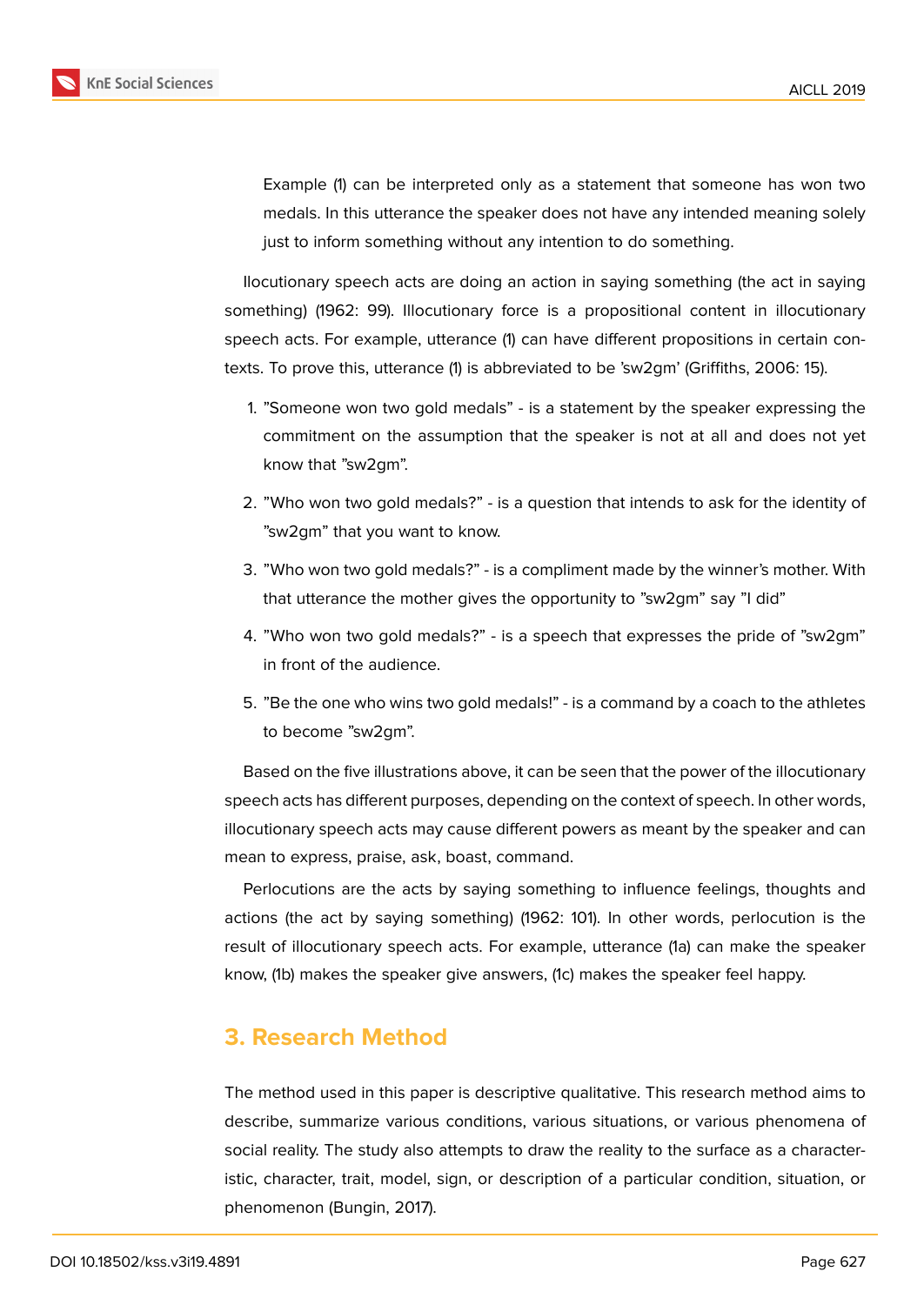

The data are utterances or speech in the form of words, phrases and sentences. The data are from the utterances or speech of the members and net citizens in the Facebook group account *Kombur- Kombur Pilkada Batu Bara 2018 Menuju Masyarakat Ekonomi Bb Bersinar* (Towards the prosperity of Batu Bara) and Facebook group account *Kombur-Kombur Pilkada Batubara 2018*. Data collected using the refer method (Sudaryanto, 2015). This method is used to observe the speech of net citizen's hatred on issues related to the social, cultural and political background of each candidate. The technique of record is used to record the expression of hate speech by the net citizens (Sudaryanto, 2015).

The data collected then analyzed using contextual analysis method (Rahardi, 2009). A contextual analysis is simply an analysis of a text (in whatever medium, including multimedia) that helps us to assess that text within the context of its historical and cultural setting, but also in terms of its textuality – or the qualities that characterize the text as a text. The context referred to in this method is the language environment. Linguistic environment may be physical environment or nonphysical environment. In other words the context can be understood as the background knowledge shared by speakers and hearers, so the hearers understand what the speakers mean (Leech, 1983).

### **4. Result and Discussion**

The following describes how the phenomenon of hate speech can be observed and analyzed using a pragmatic approach, especially the study of speech acts. First of all, to be able to apply the theory of speech acts is to know the illocutionary classification as suggested by Searle (1969). The proposed classification is based on the three main principles, namely, (1) illocutionary point or illocutionary meaning uttered by speakers, (2) words adapted to world of reality (direction of fit), (3) psychologically expressed with sincerity (psychological states/ sincerity condition).

| Speech act type     | Direction of fit         | $S = Speaker$<br>$X =$ Situation |
|---------------------|--------------------------|----------------------------------|
| <b>Assertives</b>   | make words fit the world | S believes X                     |
| Commissives         | make the world fit words | S intends X                      |
| <b>Directives</b>   | make the world fit words | S wants X                        |
| <b>Declarations</b> | word changes the world   | S causes X                       |
| <b>Expressives</b>  | make words fit the world | S feels X                        |

Table 1: Searle's Classification of Speech Acts (adapted from Yule, 1996).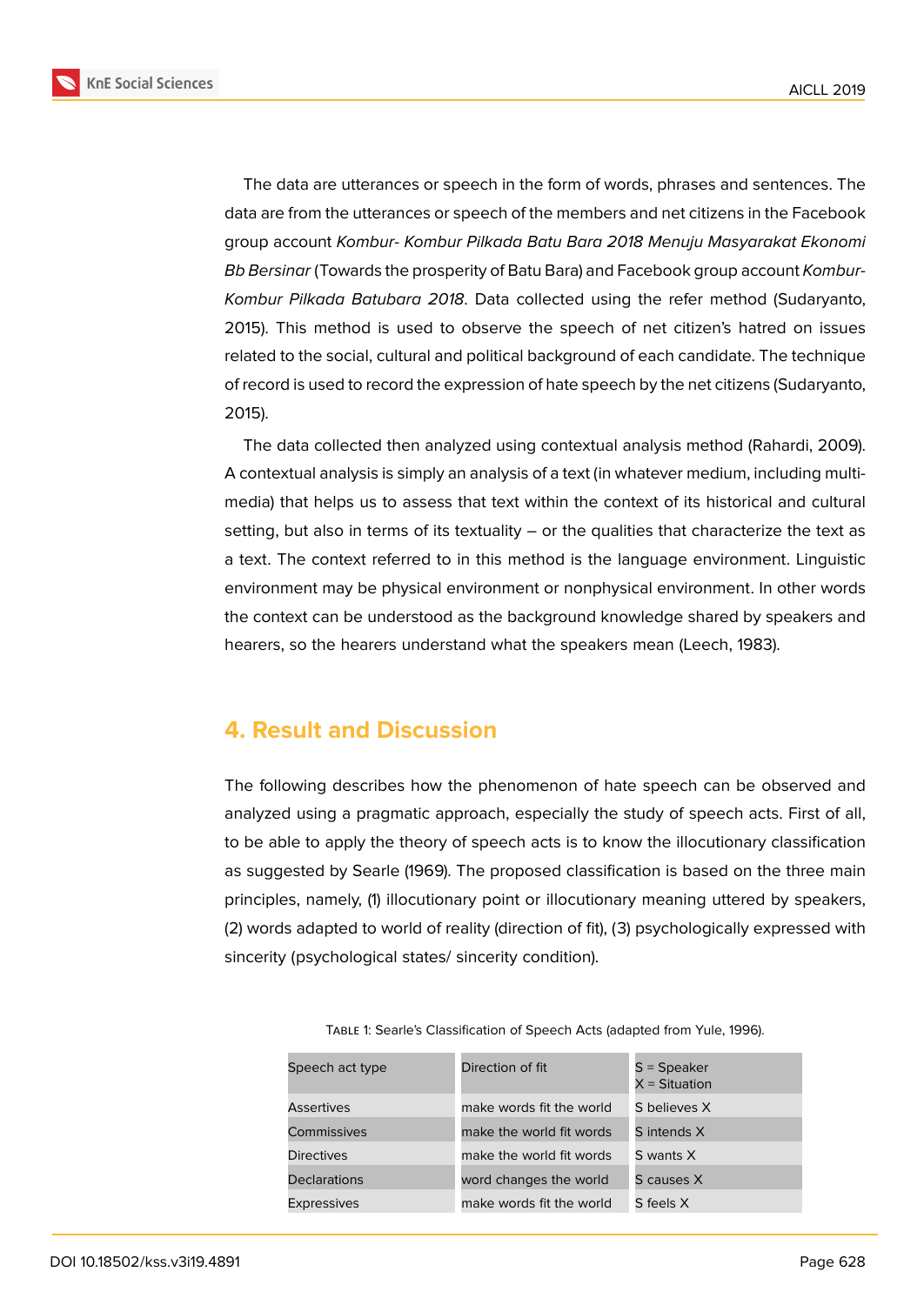

Searle has also proposed the idea that the realization of the use of speech acts is influenced by four conditions which he then calls constitutive rules of a speech act, namely (1) the condition of the contents of the proposition, (2) the conditions of preparation, (3) the condition of sincerity, and (4) essential conditions. According to him, each of these conditions can distinguish the intent of each form of speech acts from one another. There are five illocutionary classifications proposed by Searle (1979), namely: 1. Assertives: speech acts that involve speakers on the propositional truth expressed. 2. Directive: speech act that is intended by the speaker to make the listener does something. 3. Commissive: is a speech act that binds speakers to an action that will be done in the future. 4. Expressive: is a speech act that expresses the psychological attitudes of speakers to a situation. 5. Declarations: are illocutionary acts which if the performance is successful will cause good correspondence between the propositional contents to reality.

For the sake of this study, an example of utterance quoted from Facebook group account that occurred during the local election in Batu Bara, it goes as follows:

1. *'Cino dah makin merajolela di Indonesia ini diseluruh penjurunyo'*

(Chinese has become more and more rampant in Indonesia throughout the entire country [...] (HS.01))

To analyze it, we have to determine initially, the type of illocutionary speech act from HS 1 that is by applying the rules of speech constituted as shown in the table below,

| <b>Illocutionary Assertive Act</b> |                                                                                                              |
|------------------------------------|--------------------------------------------------------------------------------------------------------------|
| Propositional content              | truth of the information, experience and evidence that Chinese<br>descendants try to dominate Indonesia (Pc) |
| Preparatory                        | 1. Speaker (S) has facts, reasons, evidences on Pc                                                           |
|                                    | 2. Hearer has no clear reasons on Pc                                                                         |
| Sincerity                          | Speaker believes Pc                                                                                          |
| Essential                          | Pc shows that the information is true                                                                        |

TABLE 2: Illocutionary assertive acts.

There are two sub types of assertive found in this case, namely;

a. Statement. This sub type indicates the speaker's belief in stating something. There are two aims of this sub type, to state and to inform. The parameter of this category is when the speaker speaks, the speaker states that the Proposition is: i). stating that there is information, ii). experience and iii). evidence that he believes that Chinese is an ethnic who is trying to dominate Indonesia in any way. The explanation of this sub-type can be seen as follows,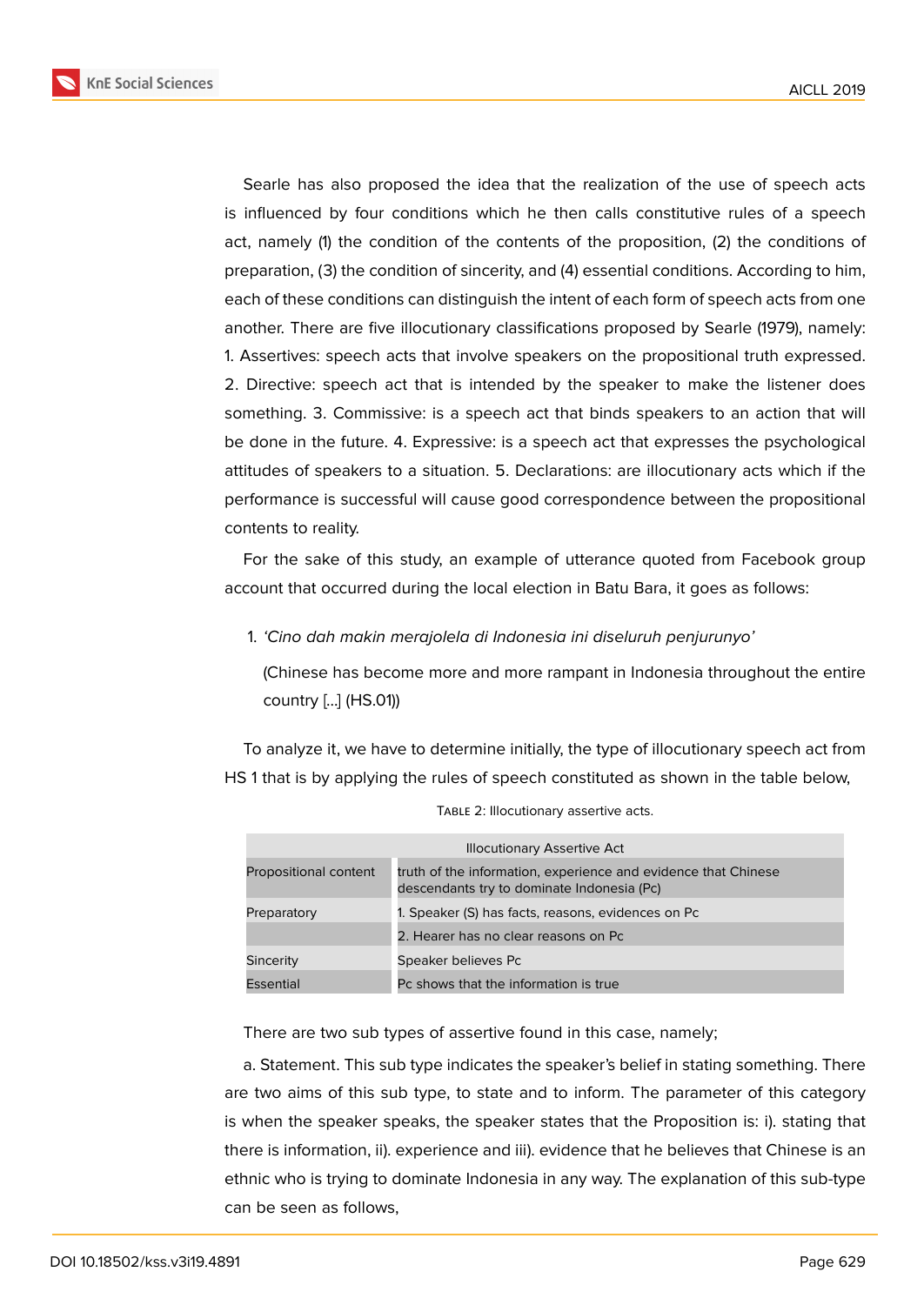

(1) *Cino dah makin merajolela di Indonesia ini diseluruh penjurunyo* 'Chinese are rampant all over Indonesia'. The utterance (1) is sub type statement of assertive.

Through the utterance (1) speaker tries to declare that Chinese in Indonesia are trying to dominate Indonesia. It seems that this prejudice arose after the presidential election of Indonesia in 2014. It continued after the act to protect Islam against defamation I, II, and III which asked the government to punish Basuki Tjahaja Purnama who had defamed Islam. Meanwhile, the news of a large wave of foreign workers from the People's Republic of China (PRC) is increasingly leads to situations and sentiments between ethnics and religions in Indonesia. One way to think about the speech acts being performed via utterances is to assume that underlying every utterance (U) there is a clause, containing a performative verb (Vp) which makes the illocutionary force explicit (Austin, 1962). This is known as performative hypothesis and the basic format of the underlying clause is 'I (hereby) Vp you (that) U' (Yule, 1996). Applying paraphrase technique as proposed by Sudaryanto (2015) on hate speech (1) the true aim of statement of assertive sub type can be exercised, "I hereby {state/ inform} you that Chinese are rampant all over Indonesia".

b. Prediction. This sub-type predicts what will happen in the future based on the speaker's belief. The parameter of this sub type is when speaker utters the speech, the speaker predicts the Proposition (Pc): i). Predicting that something will happen as evidence that the information, experience and evidence of ethnic Chinese ambition that he has is true. Explanation of this sub-type can also be seen in the following utterance,

(2) *Kojap lagi Indonesia pun menjadi Negara Cina* '

(In the near future Indonesia will become China)(HS 2).

The sub-type truth can be tested by the performative hypothesis and paraphrase technique as described earlier. Consider the following illustration: (2) I hereby {predict} that in the near future Indonesia will become China.

Based on the above paraphrase technique, it can be said that utterance (2) is an assertive of predicting sub-type, the speaker intended to predict what would happen if the Chinese and the foreign workers from China had succeeded in carrying out Indonesia.

Based on the explanation above, it can be concluded that utterances (1) and (2) are provoking hate speeches. With these utterances, the speaker provoked listeners to stop Chinese ethnic hegemony in Indonesia by all means. In turn, the utterances can lead to physical violence. It also proves that the pragmatic approach especially the speech act theory can be applied to analyze whether an utterance contains elements of hate speech or not.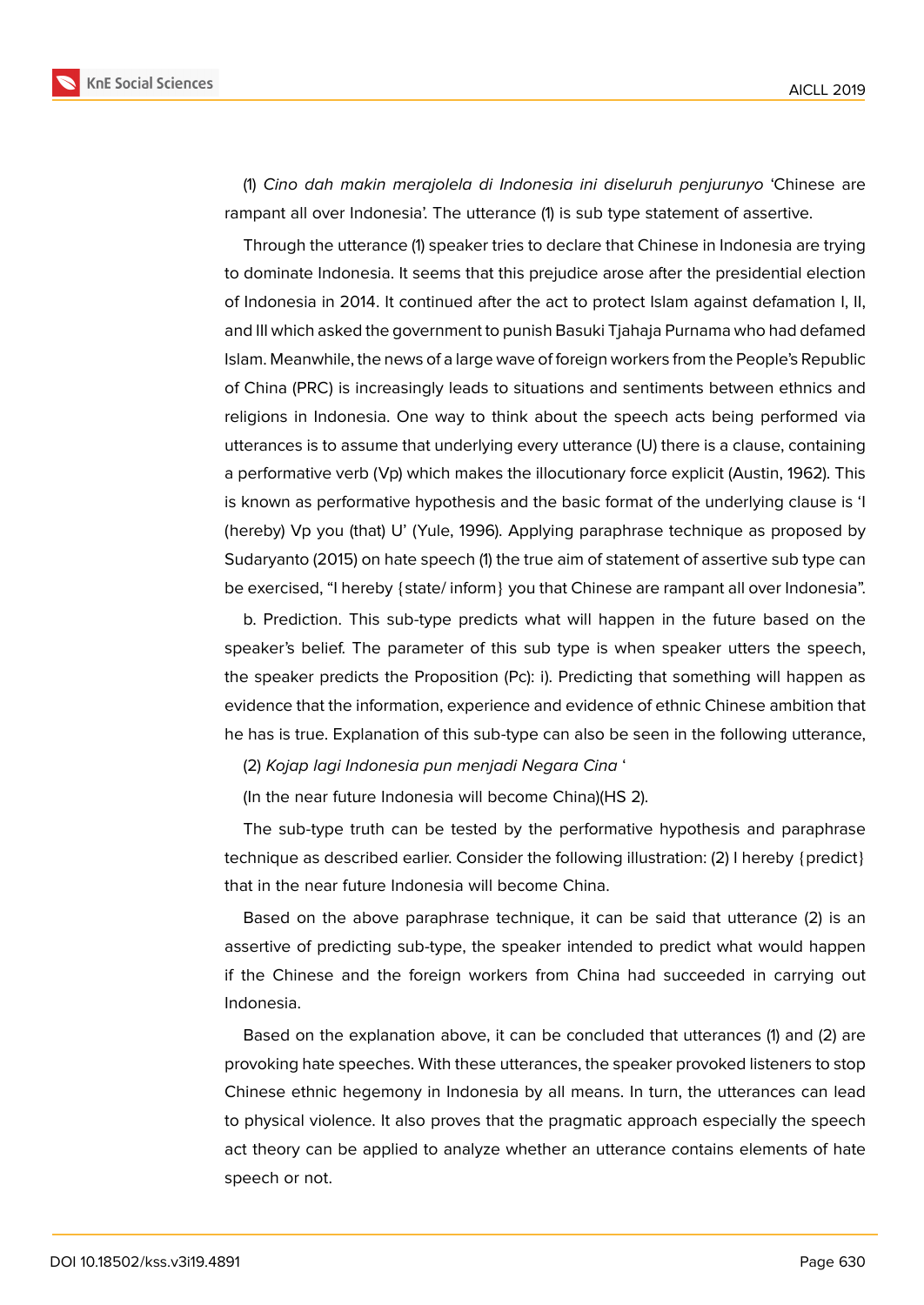

## **5. Conclusions**

The problems faced by the Indonesian people today are very complex and can threaten the integrity of the nation. Issues that could threaten the unity and integrity of the republic do not only come from differences in political attitudes and certain ideologies. But it can also originate from acts of hate speech. On the other hand, the emergence of discussions about acts of hate speech actually gives a new object of study for linguistic development in Indonesia. Based on the linguistic perspective, hate speech is a phenomenon of offensive language that can present linguistic data and can be analyzed linguistically. The connection of hate speech with the context of speech opens up opportunities for linguists to take positions and roles in solving cases related to the spread of hatred. The application of critical discourse analysis and pragmatics, especially speech act theory is expected to solve the problem of linguistically spreading hate speech so it has implications for fair law enforcement.

### **Acknowledgements**

The authors gratefully acknowledge that the present research is supported by Ministry of Research and Technology and Higher Education Republic of Indonesia. The support is under research grant DRPM of year 2019 contract number: 11/E1/KP.PTNBH/2019,March 29,2019

### **References**

- [1] Ahnaf, M. Iqbal dan Suhadi. (2015). Isu-Isu Kunci Ujaran Kebencian (Hate Speech): Implikasinya Terhadap Gerakan Sosial Membangun Toleransi. *Harmoni: Jurnal Multikultur Multireligius*.
- [2] Akmajian, Adrian, dkk. (2001). *Linguistics: An Introduction to Language and Communication. Fourth Edition*. Cambridge: Cambridge University Press.
- [3] Austin, J.L. 1962. *How to Do Things With Words*. London: Cambridge University Press.
- [4] Brasdefer, J. Cesar Felix. (2014). "Speech Act Sequences" dalam Bublitz, Wolfram, dkk, *Handbooks of Pragmatics*. Berlin/Boston: De Gruyter Mouton
- [5] Baryadi, Praptomo.(2012). *Bahasa, Kekuasaan, dan Kekerasan*. Yokyakarta: University Sanata Dharma.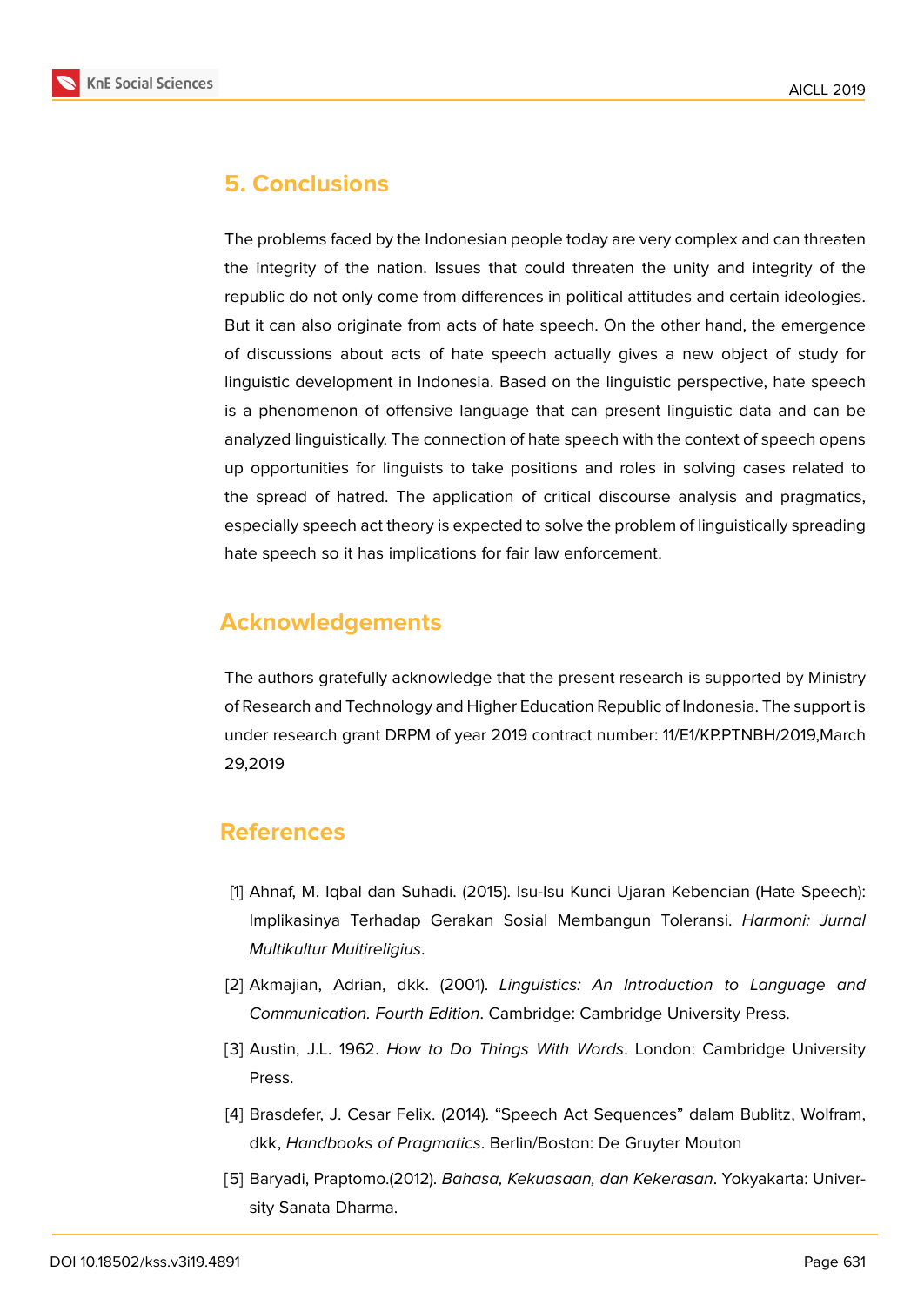- [6] Bublitz, Wolfram, dkk. (2014). Handbooks of Pragmatics. Berlin/Boston: De Gruyter Mouton.
- [7] Cutting, Joan. (2002). *Pragmatics and Discourse*. London. Routledge.
- [8] Cruse, Alan. (2006). *A Glossary of Semantics and Pragmatics*. Edinburgh: Edinburgh University Press.
- [9] Ezeibe, Christian Chukwuebuka dan Okey Marcellus Ikeanyibe. Ethnic Politics, Hate Speech, And Acces To Political Power In Nigeria. Africa Today. 63 (4). 65-83.
- [10] Gagliardone, Ignio, dkk. (2014). *Mapping And Analysing Hate Speech Online: Opportunities and Challenges for Ethiopia*. Oxford.
- [11] Griffiths, Patrick. (2006). *An Introduction to English Semantics and Pragmatics*. Edinburgh: Edinburgh University Press.
- [12] Holmes, Janet dan Maria Stubbe. (2015). *Power and Politeness in the Workplace: a Sociolingusitic Analysis of Talk at Work*. New York: Routledge.
- [13] Imparsial, (2017). *Penebaran Kebencian: Masalah Pengaturan dan Penanganannya*. Jakarta: IMPARSIAL, The Indonesian Human Rights Monitor.
- [14] Kepolisian Negara Republik Indonesia. (2015). Surat Edaran Nomor:SE/6/X/2015. Jakarta.
- [15] Komisi Nasional Hak Asasi Manusia Republik Indonesia. (2016). *Buku Saku Penanganan Ujaran Kebencian (Hate Speech)*. Jakarta.
- [16] Kridalaksana, Harimurti. (2008). *Kamus Linguistik*. Jakarta: Gramedia.
- [17] Leech, Geofrey. (1983).*Priciples of Pragmatics*. New York: Longman.
- [18] Mangantibe, Vaesy. (2016). Ujaran Kebencian Dalam Surat Edaran Kapolri Nomor: SE/6/X/2015 Tentang Penanganan Ucapan Kebencian (*Hate Speech*). *Jurnal Lex Crimen* [online], Volume 5 (1), p. 159-162.
- [19] Retrieved from https://ejournal.unsrat.ac.id/index.php/lexcrimen/article/view/10614.
- [20] Özarslan, Zeynep. (2014). Introducing Two New Terms Into The Literature of Hate Speech: "Hate Discourse" And "Hate Speech Act" Application of "Speech Act Theory" Into H[ate Speech Studies in The Era of Web 2.0.](https://ejournal.unsrat.ac.id/index.php/lexcrimen/article/view/10614) *Haziran*. (20). 53-75.
- [21] Rongiyati, Sulasi. (2015). Surat Edaran Kapolri Tentang Ujaran Kebencian: Menjaga Kebebasan Berpendapat Dan Harmonisasi Kemajemukan. *Info Singkat*, Vol.II, No.21.
- [22] Santoso, Edi.(2016). Pengendalian Pesan Kebencian (Hate Speech) Di Media Baru Melalui Peningkatan Literasi Media. *Proceedings of National Conference on Communication*. Retrieved from http://jurnal.fisip.unila.ac.id/index.php/prosidingkom/ article/viewFile/274/175.